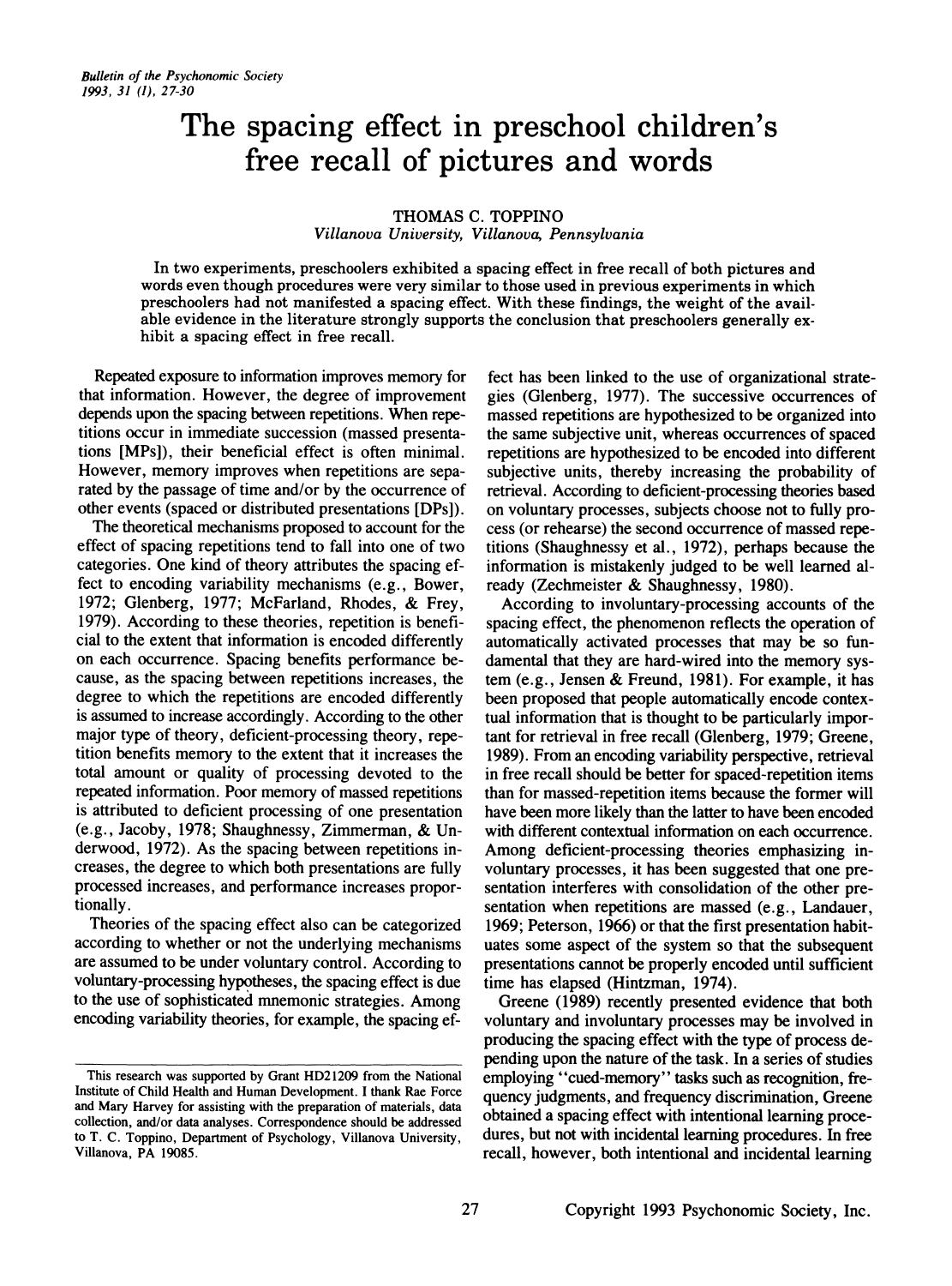conditions produced spacing effects, and the effects were of equal magnitude. Greene concluded that voluntary, strategic processes underlie the spacing effect in cuedmemory tasks, whereas involuntary, automatic processes underlie the spacing effect in free recall.

Greene addressed the issue of voluntary versus involuntary processes by investigating the effect of spacing under conditions that are (intentional learning) and are not (incidental learning) conducive to the use of voluntary strategies. An alternative approach is to investigate the spacing effect in populations that vary in the degree to which they employ strategic processes. In this regard, several studies have investigated the spacing effect in preschool children who do not spontaneously engage in the sophisticated forms of strategic processing that have been hypothesized to underlie the spacing effect (e.g., Baker-Ward, Ornstein, & Holden, 1984; Myers & Perlmutter, 1978). Unfortunately, the evidence has been inconsistent. Toppino and DiGeorge (1984), in two experiments, failed to find a spacing effect in 4-year-old preschoolers, whereas Rea and Modigliani (1987, Experiment 1) and Toppino (1991, Experiments 1 and 2) obtained a spacing effect in preschoolers of the same age.

The cause of the discrepant findings with preschoolers is unclear. Differences in subject sampling cannot be ruled out as a contributing factor, but it seems unlikely that there was a systematic bias such that Toppino and DiGeorge's 4-year-old subjects were cognitively less advanced than the subjects in the other studies. In particular, Toppino (1991) and Toppino and DiGeorge (1984) sampled subjects from preschools and daycare centers in the same suburban communities, and Toppino (1991) included a sample of 3-year-olds who exhibited a pronounced spacing effect.

Although there were methodological differences among experiments, it is not clear why the existing differences would have produced different results. For example, the methods of Toppino (1991) were very similar to those of Toppino and DiGeorge (1984) with the following exceptions. Toppino's (1991) stimulus pictures (like those of Rea and Modigliani) were taken from a standardized set of black line drawings and were presented on a TV monitor with timing precisely controlled, whereas Toppino and DiGeorge (1984) used full-color pictures taken from children's picture collections and presented them manually with timing only approximately controlled. These differences might be expected to produce more variable data in the less precisely controlled experiments of Toppino and DiGeorge, but there is no obvious reason why these differences would influence the trend relating mean recall performance on massed and spaced repetitions.

The present experiments examined the effect of spacing repetitions on the free-recall performance of preschool children. The primary purpose was to reassess the spacing effect using essentially the same methodology as was used by Toppino and DiGeorge (1984) . In addition, the present experiments used both pictures and words as stimuli. Although most experiments in the adult literature on the spacing effect have investigated memory for word lists, only one previous study involving preschool children (Rea & Modigliani, 1987) has used words as stimuli.

### EXPERIMENT 1

#### Method

Subjects and Design. The experiment was designed as a  $2 \times 3$  (stimulus type  $\times$  repetition/spacing) mixed factorial, with the last factor manipulated within subjects . Depending on stimulus type, either words or pictures were used as stimuli. The repetition/spacing factor consisted of once-presented items (1P) and twice-presented items receiving either massed presentations (MP) or distributed presentations (DP) . The subjects were 30 children from suburban nursery schools (mean age =  $53.8$ ) months; range  $= 41$  to 62 months). Eighteen children were assigned to the word condition, and 12 were assigned to the picture condition.

Materials. Six 27-position lists were developed, three using each of two different list structures constructed within the same set of constraints. To control for serial position effects, the first three and the last four positions in each list structure were reserved for IP items serving as primacy and recency buffers, respectively. The middle portion of the structures consisted of 20 positions that were designated for the presentation of four IP items and two presentations of each of four MP items (repetitions separated by no other items) and four DP items (repetitions separated by three item presentations). As a further control on possible extended recency effects (e.g., Underwood, 1969), items were placed in the middle 20 positions such that MP and DP items were equated with respect to the mean serial position of their second occurrences which, in turn, was equated with the mean serial position of 1P items.

Picture stimuli consisted of color photographs of each of 19 full-color pictures of unrelated common objects. Word stimuli consisted of the dominant label corresponding to each of the picture stimuli.

To construct the first list involving each list structure, pictures were assigned randomly to serve as primacy-buffer, recency-buffer, IP, MP, and DP items, and then items were assigned to appropriate positions in the list structures . Assignments were made independently for the two structures . A counterbalancing principle was used to generate the second and third lists involving each structure such that, across the three lists, the same items served equally often in each of the three repetition/spacing conditions .

Procedure. Children participated individually. Within each stimulustype condition, an equal number of children received each of the six lists. The experimenter presented the pictures (picture-stimulus condition) or their corresponding labels (word-stimulus condition) at a rate of one item every 5 sec. The experimenter presented pictures manually and labels orally. As each picture (or word) was presented, the children labeled (or repeated) it aloud. Following list presentation, the children were allowed 3 min for oral free recall.

#### Results and Discussion

The mean percentages of correct free recall as a function of stimulus type and repetition/spacing condition are presented in the first two rows of Table 1. The repetition/ spacing factor is actually a combination of two logically separable variables: repetition (once presented vs. twice presented) and the spacing between repetitions (MP vs. DP). The effects of these two variables were examined in separate  $2 \times 2$  (stimulus type  $\times$  repetition or spacing) analyses of variance (ANOVAs) with repeated measures on the second factor.

The first analysis involving repetition indicated that twice-presented items were recalled better than were IP items  $[F(1,28) = 14.51, MS_e = 355.36, p < .001]$ , but neither type of stimulus nor the interaction of repetition and type of stimulus approached significance (both  $Fs <$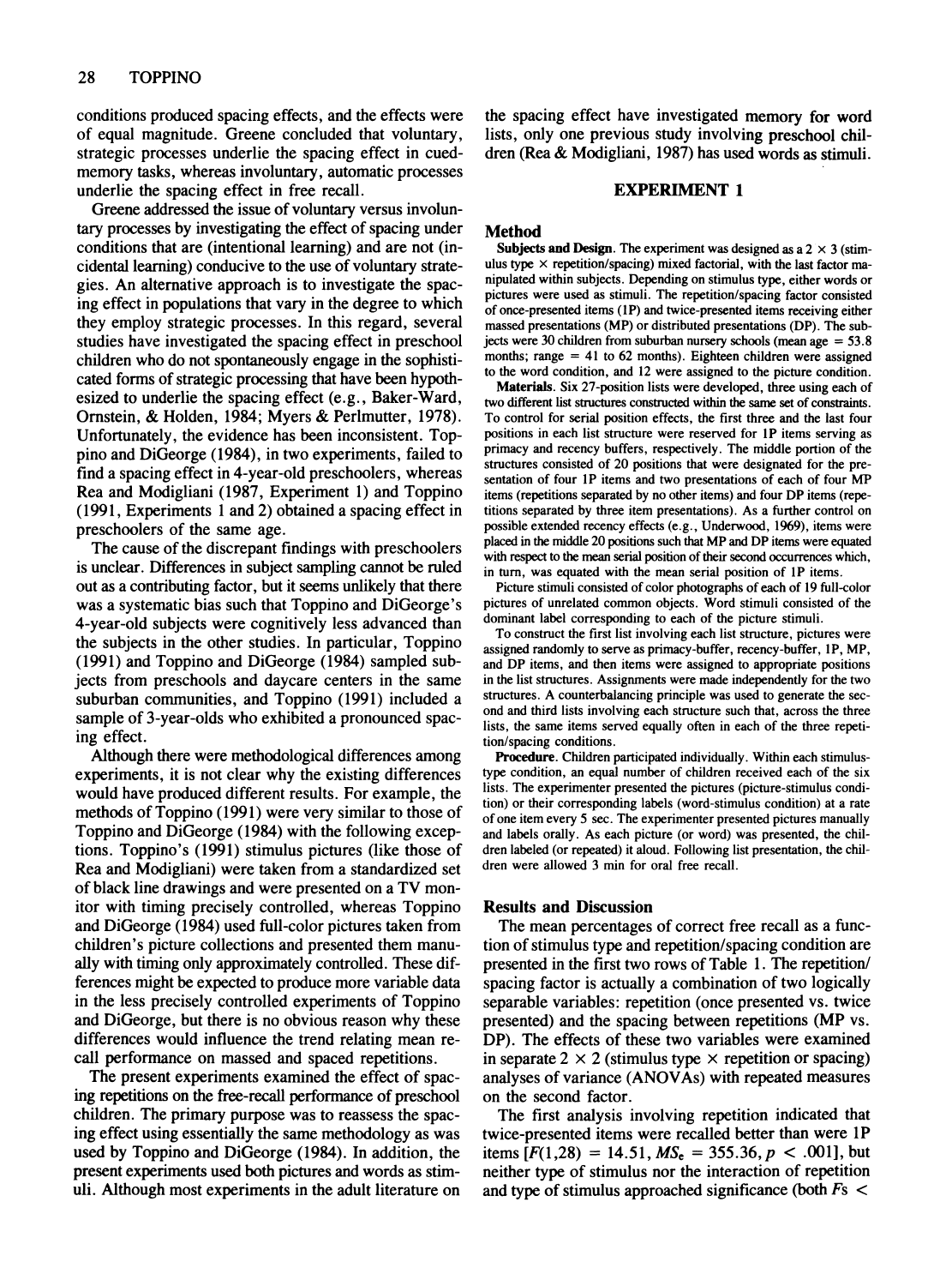| Table 1                                                  |  |  |  |  |
|----------------------------------------------------------|--|--|--|--|
| Mean Percentages of Correct Free Recall as a Function of |  |  |  |  |
| <b>Stimulus Type and Repetition/Spacing</b>              |  |  |  |  |

| <b>Stimulus</b> | . .<br><b>Repetition/Spacing</b> |      |      |
|-----------------|----------------------------------|------|------|
| Type            | 1P                               | MP   | DP   |
|                 | Experiment 1                     |      |      |
| <b>Pictures</b> | 14.6                             | 25.0 | 43.8 |
| Words           | 16.7                             | 27.8 | 41.7 |
|                 | <b>Experiment 2</b>              |      |      |
| <b>Pictures</b> | 16.7                             | 31.3 | 43.8 |
| Words           | 12.5                             | 28.6 | 42.7 |

Note $-1P$  = once-presented items;  $MP$  = twice-presented items receiving massed presentations;  $DP = twice-presented$  items receiving distributed presentations.

1.00). The second analysis indicated a clear spacing effect with DP items recalled better than MP items  $[F(1,28) = 8.05, MS_e = 476.50, p < .01]$ . Again, neither the effect of type of stimulus nor the interaction of spacing and type of stimulus approached significance (both  $Fs < 1.00$ ).

## **EXPERIMENT 2** REFERENCES

#### Method

Subjects and Design. The design was the same as that of Experiment 1. The subjects were 48 preschool children (mean age  $= 53.9$ months; range  $= 47$  to 59 months). Twenty-four subjects were assigned to the picture-stimulus and word-stimulus conditions, respectively.

Materials and Procedure. Materials and procedure were the same as those of Experiment 1.

#### Results and Discussion

The mean percentages of correct free recall as a function of type of stimulus and repetition/spacing are presented in the bottom two rows of Table I. Again, two separate  $2 \times 2$  mixed ANOVAs were conducted. The first analysis indicated that twice-presented items were recalled better than were 1P items  $[F(1,46) = 37.81, MS_e =$ 282.42,  $p < .001$ , but neither the main effect of stimulus type nor the repetition  $\times$  stimulus type interaction approached significance (both  $Fs \leq 1.11$ ). The second analysis indicated a strong spacing effect with DP items recalled significantly better than MP items  $[F(1,46) =$ 22.71,  $MS_e = 417.99$ ,  $p < .001$ . However, again, neither stimulus type nor the interaction of spacing and stimulus type approached significance (both *Fs* < 1.10).

#### GENERAL DISCUSSION

In both of the present experiments, 4-year-old preschool children exhibited a spacing effect in free recall of both pictures and words. This replicates the findings of Toppino (1991), who obtained a spacing effect in preschoolers' free recall of pictures, and the findings of Rea and Modigliani (1987), who obtained spacing effects in preschoolers' free recall of both pictures and words .

The present findings were obtained even though procedures were virtually identical to those used by Toppino and DiGeorge (1984) in the only published study to obtain no spacing effect in young children. Why Toppino and DiGeorge's subjects did not exhibit a spacing effect remains unknown. However, it is now clear that the weight of the available evidence strongly supports the following conclusion: Preschool children typically exhibit a spacing effect in free recall under a variety of experimental conditions.

The fact that preschool children exhibit a spacing effect is most consistent with the hypothesis that the spacing effect is produced by fundamental memory mechanisms that operate automatically (involuntarily). Preschoolers do not ordinarily employ the kind of sophisticated voluntary strategies that have been hypothesized to underlie the spacing effect (see Toppino, 1991, for a brief review). Furthermore, Toppino (1991) found that children as young as 3 years old exhibit a spacing effect in free reca11 even when to-be-remembered items are presented at a rate that is sufficiently rapid to tax an adult's ability to employ voluntary strategies. Finally, neither Rea and Modigliani (1987) nor Toppino (1991) obtained evidence of developmental changes in the spacing effect in free recall when preschoolers' performance was compared with that of elementary-school children. That is, the size of the spacing effect remained constant during a developmental period marked by increasing strategic sophistication.

Of course, one cannot completely rule out the possibility that some voluntary process, which has yet to be identified, contributes to the spacing effect in free recall. However, it seems that any such process would have to be a very elementary process that is fully mastered by the time children are 3 years old.

- BAKER-WARD, L., ORNSTEIN, P. A., & HOLDEN, D. J. (1984). The expression of memorization in early childhood. *Journal of Experimental Child Psychology,* 37, 555-575.
- BOWER, G. H. (1972) . Stimulus-sampling theory of encoding variability. In A. W. Melton & E. Martin (Eds.), *Coding processes in human memory* (pp. 85-123). Washington, DC: Winston.
- GLENBERG, A. M. (1977). Influences of retrieval processes on the spacing effect of free recall. *Journal of Experimental Psychology: Human Learning* & *Memory,* 3, 282 -294 .
- GLENBERG, A. M. (1979) . Component-levels theory of the effects of spacing of repetitions on recall and recognition. *Memory* & *Cognition*, 7, 95-112.
- GREENE, R. L. (1989). Spacing effects in memory: Evidence for a twoprocess account. Journal of Experimental Psychology: Learning, Mem*ory.* & *Cognition,* IS, 371-377 .
- HINTZMAN, D. L. (1974). Theoretical implications of the spacing effect. In R. L. Solso (Ed.), *Theories in cognitive psychology: The* Loyola Symposium (pp. 77-99). Hillsdale, NJ: Erlbaum.
- JACOBY, L. L. (1978). On interpreting the effects of repetition: Solving a problem versus remembering a solution. Journal of Verbal Learn*ing* & *Verbal Behavior,* 17,649-667.
- JENSEN, T. D., & FREUND, J. S. (1981). Persistence of the spacing effect in incidental free recall: The effect of external list comparisons and intertask correlations. *Bulletin of the Psychonomic Society*, 18, 183-186.
- LANDAUER, T. K. (1969). Reinforcement as consolidation. *Psychological Review,* 76, 82-96.
- McFARLAND, C. E., RHODES, D. D., & FREY, T. J. (1979). Semanticfeature variability and the spacing effect. *Journal of Verbal Learning* & *Verbal Behavior,* 18, 163-172 .
- MYERS, N. A., & PERLMUTTER, M. (1978). Memory in the years from two to five. In P. A. Ornstein (Ed.), *Memory development in chil*dren (pp. 191-218). Hillsdale, NJ: Erlbaum.
- PETERSON, L. R. (1966). Short-term verbal memory and learning. Psy*chological Review,* 73, 193-207.
- REA, C. P., & MODIGLIANI, V. (1987). The spacing effect in 4- to 9year-old children. *Memory* & *Cognition*, 15, 436-443.
- SHAUGHNESSY, J. J., ZIMMERMAN, J., & UNDERWOOD, B. J. (1972). Further evidence on the MP-DP effect in free-recall learning. *Journal of Verbal Learning* & *Verbal Behovior,* 11, 1-12 .